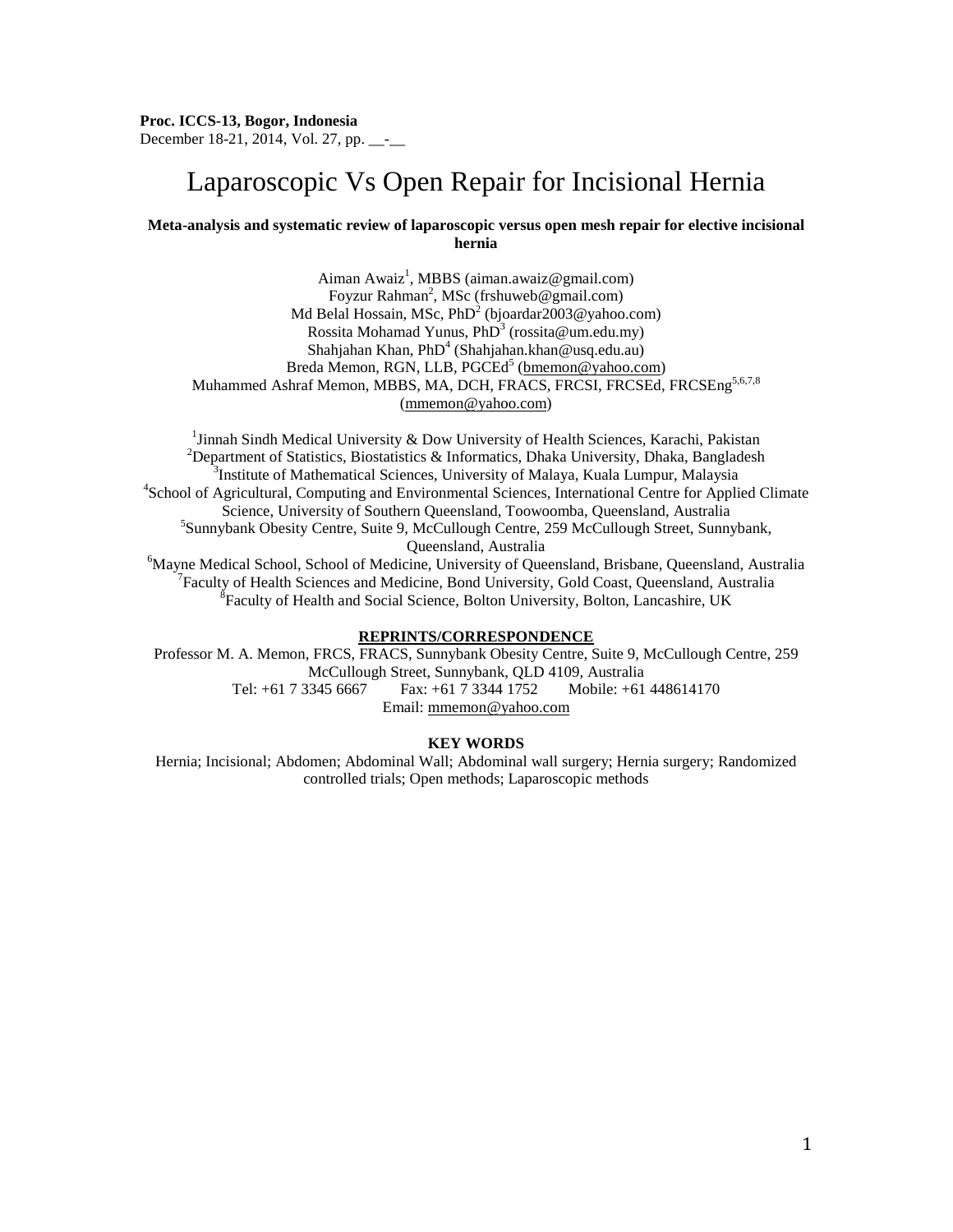### **ABSTRACT**

**OBJECTIVES:** The aim was to conduct a meta-analysis of RCTs investigating the surgical and postsurgical outcomes of elective incisional hernia by open versus laparoscopic method.

**MATERIAL AND METHODS:** A search of PubMed, Medline, Embase, Science Citation Index, Current Contents, and the Cochrane Central Register of Controlled Trials published between January 1993 and September 2013 identified all the prospective RCTs comparing surgical treatment of only incisional hernia (and not primary ventral hernias) using open and laparoscopic methods were selected. The outcome variables analyzed included (a) hernia diameter; (b) operative time; (c) length of hospital stay; (d) overall complication rate; (e) bowel complications; (f) reoperation; (g) wound infection; (h) wound hematoma or seroma; (i) time to oral intake; (j) back to work; (k) recurrence rate; and (l) post-operative neuralgia. The quality of RCTs was assessed using Jadad's scoring system. Random effects model was used to calculate the effect size of both binary and continuous data. Heterogeneity amongst the outcome variables of these trials was determined by the Cochran  $Q$  statistic and  $I^2$  index. The meta-analysis was prepared in accordance with PRISMA guidelines.

**RESULTS:** Six RCTs were considered suitable for meta-analysis. A total of 378 patients underwent open mesh repair and 373 had laparoscopic repair. Statistically significant reduction in bowel complications was noted with open surgery compared to the laparoscopic repair in five studies (OR 2.56, 95% CI 1.15, 5.72, p=0.02). Comparable effects were noted for other variables which include hernia diameter (SMD -0.27, 95% CI -0.77, 0.23, p=0.29), operative time (SMD -0.08, 95% CI -4.46, 4.30, p=0.97), overall complications (OR -1.07, 95% CI -0.33, 3.42, p=0.91), wound infection (OR 0.49, 95% CI 0.09, 2.67, p=0.41), wound hematoma or seroma (OR 1.54, 95% CI 0.58, 4.09, p=0.38), reoperation rate (OR -0.32, 95% CI 0.07, 1.43, p=0.14), time to oral intake (SMD -0.16, 95% CI -1.97, 2.28, p=0.89), length of hospital stay (SMD -0.83, 95% CI -2.22, 0.56, p=0.24), back to work (SMD -3.14, 95% CI -8.92, 2.64, p=0.29), recurrence rate (OR  $1.41$ , 95% CI 0.81, 2.46, p=0.23), and postoperative neuralgia (OR 0.48, 95% CI 0.16,  $1.46$ ,  $p=0.20$ ).

**CONCLUSIONS:** On the basis of our meta-analysis, we conclude that laparoscopic and open repair of incisional hernia is comparable. A larger randomized controlled multicenter trial with strict inclusion and exclusion criteria and standardized techniques for both repairs is required to demonstrate the superiority of one technique over the other.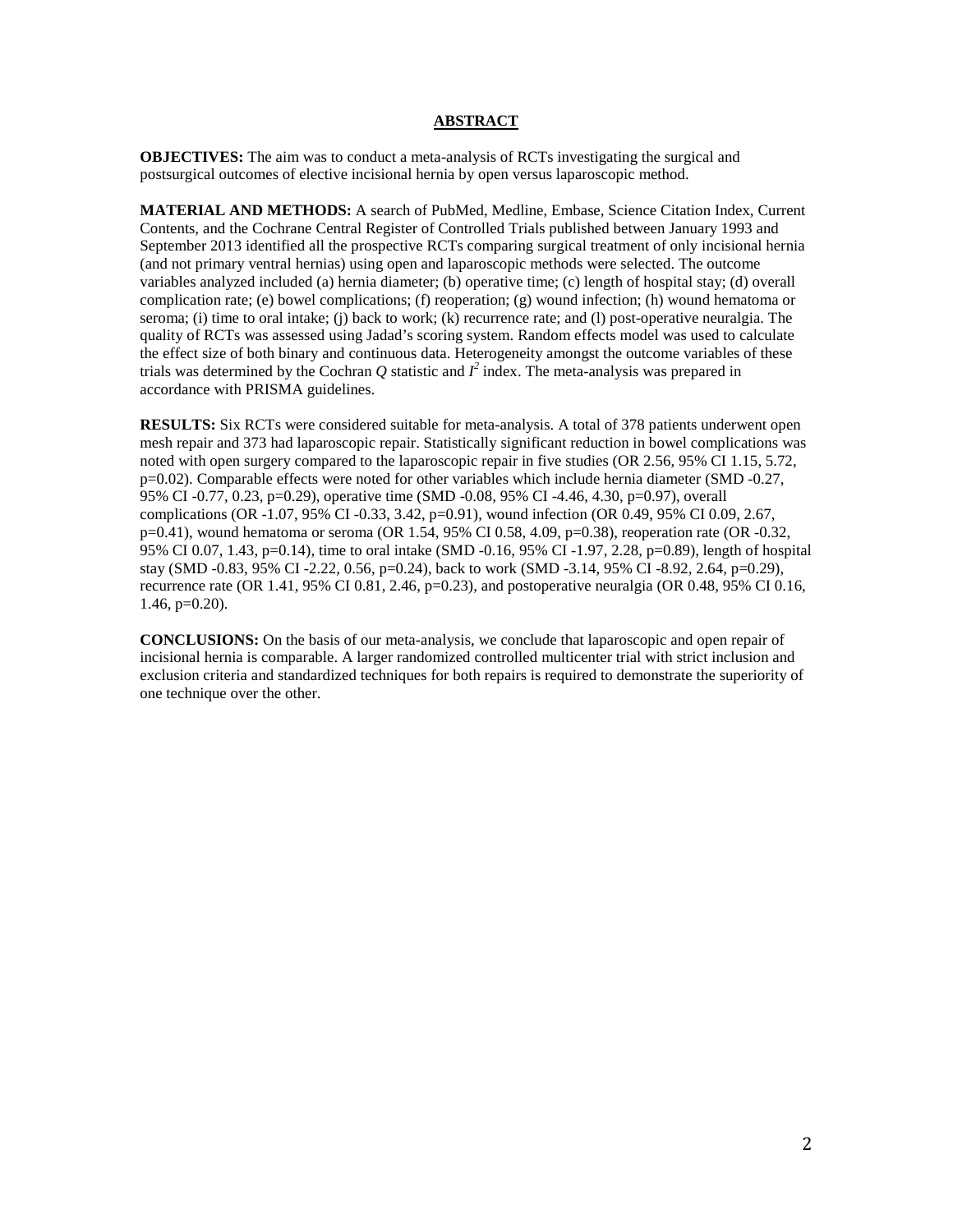## **INTRODUCTION**

 Every surgical procedure that requires access through the abdominal wall carries a risk of development of incisional hernia. Incisional hernias are mostly related to failure of the fascia to heal and involve technical and biological factors. They may cause pain, increase in size over time, and also result in severe complications such as bowel incarceration and strangulation. A vast majority of open surgical repair of incisional hernias are achieved using a prosthetic mesh which is still associated with early or late complications such as mesh complications and the recurrence rate of approximately 32% over a 10-year follow up period [Burger et al, 2004, Teserteli et al, 2008]. LeBlanc et al in 1993 [LeBlanc & Both 1993] reported the first case of laparoscopic incisional hernia repair using a synthetic mesh to improve upon the open method. Since the introduction of this technique, a number of randomized control trials (RCTs) comparing laparoscopic and open methods have been published analyzing various aspects of these approaches. The objective of this meta-analysis was to determine the clinical outcomes, safety and effectiveness of laparoscopic repair compared with open repair for elective surgical treatment of incisional hernia only.

### **MATERIALS AND METHODS**

# *Search Strategy and Data Collection*

 RCTs were identified by conducting comprehensive search of electronic databases, PubMed, Medline, Embase, Science Citation Index, Current Contents and the Cochrane Central Register of Controlled Trials published between January 1993 and September 2013 using medical subject headings (MESH); "hernia," "incisional," "abdominal," "randomized/randomised controlled trial," "abdominal wall hernia," "laparoscopic repair," and "open repair"; "Human"; and "English". We further searched the reference lists of all included primary studies and existing meta-analysis by hand for additional citations. Data extraction, critical appraisal and quality assessment was carried out by two authors (AA, MAM). The authors were not blinded to the source of the document or authorship for the purpose of data extraction. Standardized data extraction forms were used by authors to independently and blindly summarize all the data available in the RCTs meeting the inclusion criteria [Moher et al, 1999]. The data were compared and discrepancies were addressed with discussion until consensus was achieved. The analysis was prepared in accordance with the Preferred Reporting of Systematic Reviews and Meta-Analyses (PRISMA) statement [Moher et al, 2009]. Random effect model was used for analysis of all the variables.

The included RCTs must have reported on at least one clinically relevant outcome pertaining to the intraoperative and postoperative period. Only adult  $(>18$  years) patients requiring elective surgical intervention purely for the repair of incisional hernia either by open or laparoscopic method were the target population for this meta-analysis. Exclusion criteria included studies that investigated the effect of open versus laparoscopic repair in a mixture of primary and incisional hernia repair and duplicate publications. The 12 outcome variables analyzed included (a) hernia diameter; (b) operative time; (c) length of hospital stay; (d) overall complication rate; (e) bowel complications; (f) reoperation; (g) wound infection; (h) wound hematoma or seroma; (i) time to oral intake; (j) back to work; (k) recurrence rate; and (l) postoperative neuralgia. We used the Jadad scoring system to evaluate the methodological quality of the identified RCT's [Haynes et al, 2006, Jadad et al, 1996].

### *Statistical Analysis and Risk of bias across Studies*

 Meta-analyses were performed using odds ratios (ORs) for binary outcome and standardized mean differences (SMDs) for continuous outcome measures. The slightly amended estimator of OR was used to avoid the computation of reciprocal of zeros among observed values in the calculation of the original OR [Agresti et al, 1996]. Random effects model based on the inverse variance weighted method approach was used to combine the data [Sutton et al, 2000]. Heterogeneity among studies was assessed using the *Q* statistic and  $I^2$  index [Higgins et al, 2002, Hedges et al, 1985, Cochran et al, 1954, Huedo-Medina et al, 2006, Sutton et al, 2000]. If the observed value of *Q* was greater than the associated  $x^2$  critical value at a given significant level, in this case 0.05, we conclude the presence of statistically significance betweenstudies variation. In order to pool continuous data, mean and standard deviation of each study is required. However, some of the published clinical trials did not report the mean and standard deviation, but rather reported the size of the trial, the median and range. Using these available statistics, estimates of the mean and standard deviation were obtained using formulas proposed by Hozo [Hozo et al, 2005]. Funnel plots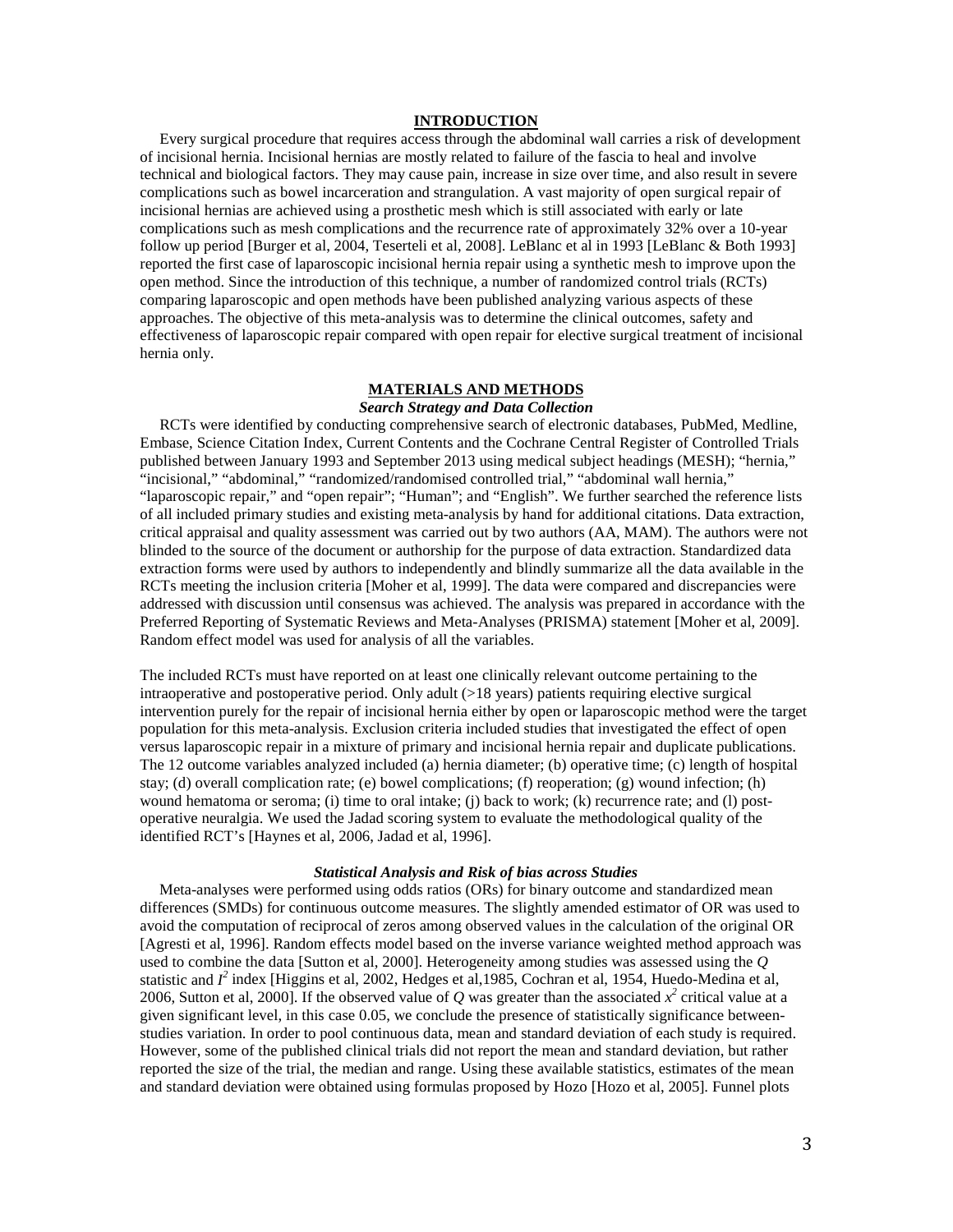were created in order to determine the presence of publication bias in the present meta-analysis. Both total sample size and precision (reciprocal of standard error) were plotted against the treatment effects (OR for dichotomous variables and SMD for continuous variables) [Egger et al, 1997, Tang et al, 2000, Span et al, 2006]. All estimates were obtained using a computer program written in R [R: Language and Environment for Statistical Computing [Computer Program]. All plots were obtained using the metafor-package [Viechtbauer et al, 2010]. In the case of tests of hypotheses, the paper reports p-values for different statistical tests on the study variables. In general, the effect is considered to be statistically significant if the p-value is small. If one uses a 5% significance level then the effect is significant only if the associated pvalue is  $\leq 5\%$ .

### **RESULTS**

 The six studies, [Asencio et al, 2009, Eker et al, 2013, Itani et al, 2010, [Navarra et al, 2007, Olmi et al, 2007, Rogmark et al, 2013] that met the inclusion criteria are detailed in Table 1, Fig 1. The pooled data for the 12 outcomes are summarized in Table 2. Statistically significant reductions in bowel complications was noted with open surgery compared to the laparoscopic repair based on five studies namely [Asencio et al, 2009, Eker et al, 2013, Itani et al, 2010, Olmi et al, 2007, Rogmark et al, 2013] (OR 2.56, 95% CI 1.15, 5.72, p=0.02) (Fig 2). Comparable effects were noted for other variables which include hernia diameter (SMD -0.27, 95% CI -0.77, 0.23, p=0.29) (Fig 3), operative time (SMD -0.08, 95% CI -4.46, 4.30, p=0.97) (Fig 4), overall complications (OR -1.07, 95% CI -0.33, 3.42, p=0.91) (Fig 5), wound infection (OR 0.49, 95% CI 0.09, 2.67, p=0.41) (Fig 6), wound hematoma or seroma (OR 1.54, 95% CI 0.58, 4.09, p=0.38) (Fig 7), reoperation rate (OR 0.32, 95% CI 0.07, 1.43, p=0.14) (Fig 8), time to oral intake (SMD -0.16, 95% CI -1.97, 2.28, p=0.89) (Fig 9), length of hospital stay (SMD -0.83, 95% CI -2.22, 0.56, p=0.24) (Fig 10), back to work (SMD -3.14, 95% CI -8.92, 2.64, p=0.29) (Fig 11), recurrence rate (OR 1.41, 95% CI 0.81, 2.46, p=0.23) (Fig 12), and postoperative neuralgia (OR 0.48, 95% CI 0.16, 1.46, p=0.20) (Fig 13). The RCTs collectively demonstrated moderate methodological quality based on Jadad score with an average score of 2.7 (out of five), with a range of 2 to 3 (Table 1).In general there was a high degree of heterogeneity detected for most of the outcomes in the included studies except for bowel complications, recurrence rate, reoperation and neuralgia (Table 2). Most of the funnel plots demonstrate asymmetry and thus suggest the presence of publication bias for a majority of outcomes (Fig 14) .

| Authors/Year       | Pt  | Open | Lap | Follow- | Jadad Score |                 |             |  |  |
|--------------------|-----|------|-----|---------|-------------|-----------------|-------------|--|--|
|                    |     |      |     | up      |             |                 |             |  |  |
|                    | n   | n    | n   | months  | Randomized  | <b>Blinding</b> | Dropouts/   |  |  |
|                    |     |      |     |         |             |                 | Withdrawals |  |  |
| Olmi at al/2006/   | 170 | 85   | 85  | 24      |             |                 |             |  |  |
| Navara et al/2007  | 24  | 12   | 12  | 6       |             |                 |             |  |  |
| Asencio et al/2008 | 84  | 39   | 45  | 12      |             |                 |             |  |  |
| Itani et al/2010   | 146 | 73   | 73  | ∍       |             |                 |             |  |  |
| Eker et al/2013    | 194 | 100  | 94  | 35      |             |                 |             |  |  |
| Rogmark et al/2013 | 133 | 69   | 64  | ↑       | ↑           |                 |             |  |  |

**Table 1: Salient features of various RCTs**

Lap= Laparoscopic, n= number, Pt= Patient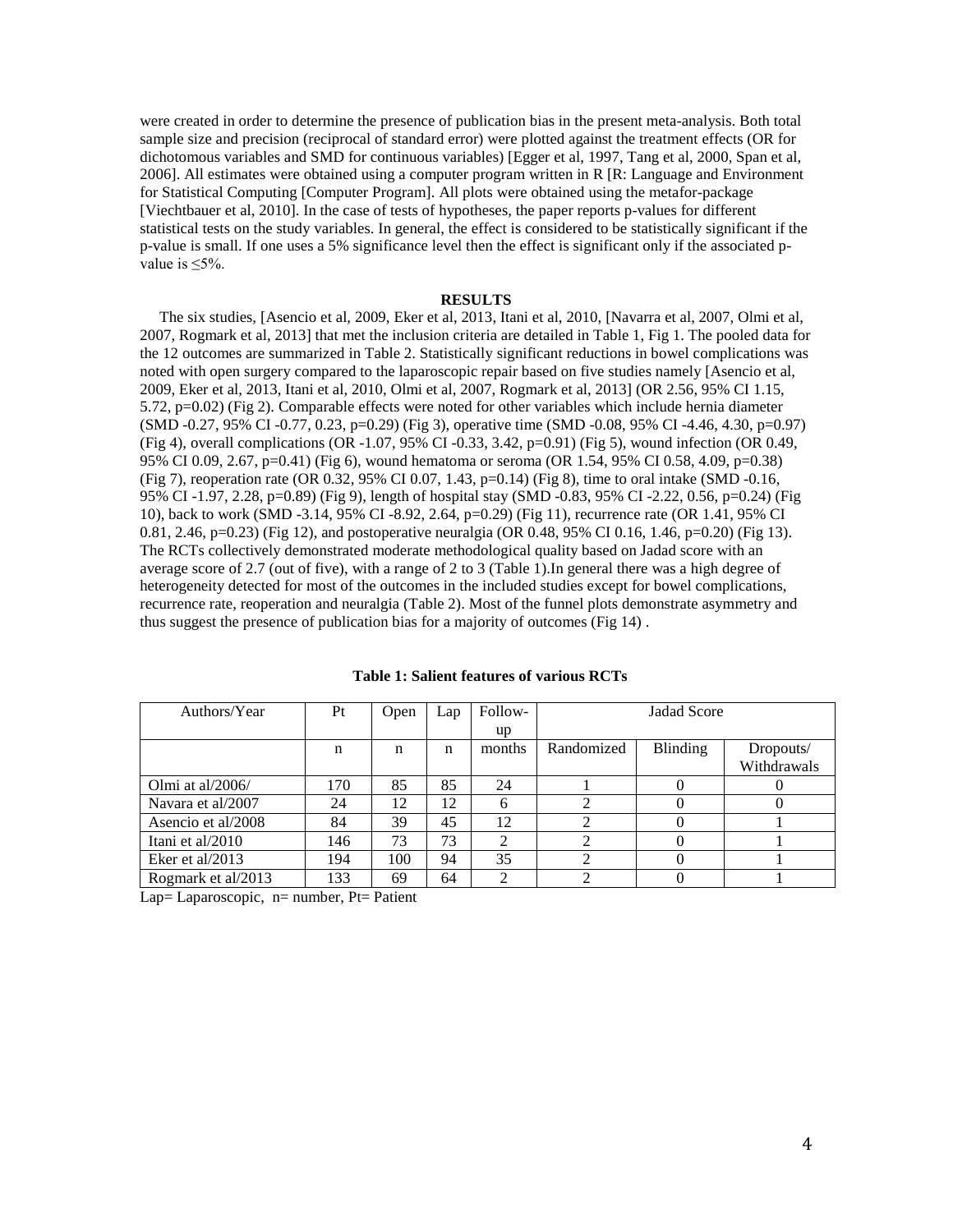# **Table 2: Polled Statistics**

| Clinical Variable          | Pt  | <b>Pooled Statistics</b>  |         | Overall effect | Test for heterogeneity |          |                      |  |
|----------------------------|-----|---------------------------|---------|----------------|------------------------|----------|----------------------|--|
|                            |     |                           |         | Test           |                        |          |                      |  |
|                            | n   | SMD or OR [CI]            | Z       | Pr             | $\varrho$              | Pr       | $I^2$ [CI] in %      |  |
| Hernia Diameter            | 751 | $-0.27$ $[-0.77; 0.23]$   | $-1.06$ | 0.29           | 56.88                  | < 0.0001 | 90.64 [75.14; 98.37] |  |
| <b>Operative Time</b>      | 605 | $-0.08$ [ $-4.46$ ; 4.30] | $-0.03$ | 0.97           | 456.7                  | < 0.0001 | 99.73 [NA; NA]       |  |
| <b>Bowel Complications</b> | 751 | 2.56 [1.15; 5.72]         | 2.30    | 0.02           | 1.38                   | 0.93     | 0 [0; 42.56]         |  |
| Complications              | 751 | 1.07 [0.33; 3.42]         | 0.11    | 0.91           | 47.22                  | < 0.0001 | 90.64 [72.87; 98.53] |  |
| Wound Infection            | 751 | $0.49$ [0.09; 2.67]       | $-0.83$ | 0.41           | 21.11                  | < 0.0001 | 74.07 [30.43; 94.84] |  |
| Wound                      | 751 | 1.54 [0.58; 4.09]         | 0.87    | 0.38           | 16.99                  | 0.0045   | 74.03 [25.06; 96.09] |  |
| Hematoma/Seroma            |     |                           |         |                |                        |          |                      |  |
| Reoperation                | 411 | $0.32$ [0.07; 1.43]       | $-1.49$ | 0.14           | 0.91                   | 0.82     | 0 [0; 73.66]         |  |
| Oral Intake                | 108 | $0.16$ [-1.97; 2.28]      | 0.14    | 0.89           | 19.45                  | < 0.0001 | 94.86 [NA; NA]       |  |
| <b>LOS</b>                 | 751 | $-0.83$ [ $-2.22$ ; 0.56] | $-1.17$ | 0.24           | 226.4                  | < 0.0001 | 98.64 [96.45; 99.77] |  |
| <b>Back To Work</b>        | 316 | $-3.14$ $[-8.92; 2.64]$   | $-1.06$ | 0.29           | 217.1                  | < 0.0001 | 99.54 [NA; NA]       |  |
| Recurrence                 | 751 | 1.41 [0.81; 2.46]         | 1.21    | 0.23           | 0.22                   | 0.99     | $0$ [NA; NA]         |  |
| Neuralgia                  | 303 | $0.48$ [0.16; 1.46]       | $-1.28$ | 0.20           | 0.01                   | 0.94     | $0$ [0: 84.94]       |  |

N= number, NA= Not available, OR= Odds ratio, SMD= Standardized mean difference

**Figure 1: PRISMA flow diagram**

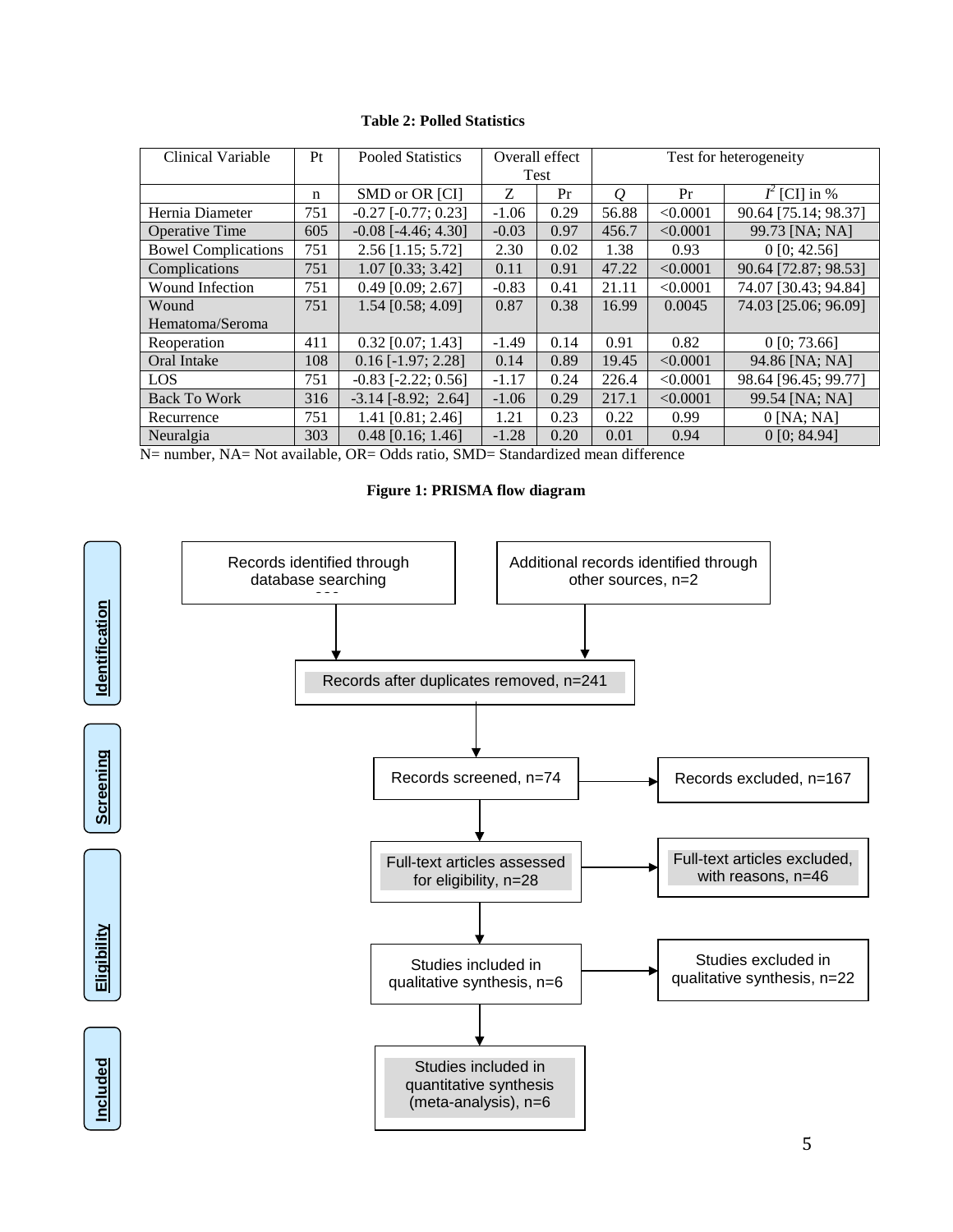# **Figure 2: Forest plot of bowel complications**



**Figure 3: Forest plot of hernia diameter**

|                                                                 | LAP   |                 | <b>OPEN</b> |               |            |                              |              |
|-----------------------------------------------------------------|-------|-----------------|-------------|---------------|------------|------------------------------|--------------|
| Source                                                          | Total | Mean (SD)       | Total       | Mean (SD)     | favors LAP | favors OPEN                  | SMD [95% CI] |
| Olmi et al, 2006, Italy                                         | 85    | 9.7(0.71)       | 85          | 10.5(0.87)    |            |                              |              |
| Navara et al, 2007, Italy                                       | 12    | $5.9(1.45)$ 12  |             | $6.9(2.62)$ + |            |                              | -(           |
| Asencio et al, 2008, Spain                                      | 45    | $9.51(0.54)$ 39 |             | 10.19(0.96)   |            |                              | -(           |
| Itani et al, 2010, USA                                          | 73    | 123.7 (134) 73  |             | 68.1 (71)     |            |                              |              |
| Eker et al, 2013, Netherlands                                   | 94    | 5(6)            | 100         | 5(9)          |            |                              |              |
| Rogmark et al, 2013, Sweden                                     | 64    | 36 (109.5) 69   |             | 25 (82.5)     |            |                              |              |
| POOLED SMD                                                      | 373   |                 | 378         |               |            |                              | -(           |
| Test for Overall Effect: $Z = -1.06$ ; p-value = 0.29           |       |                 |             |               |            |                              |              |
| Test for heterogeneity: $Q = 56.88 : p-value = 0 : i^2 = 90.64$ |       |                 |             |               |            |                              |              |
|                                                                 |       |                 |             | $-1.5$        | $-0.75$ 0  | $0.75$ 1.5                   |              |
|                                                                 |       |                 |             |               |            | Standardized Mean Difference |              |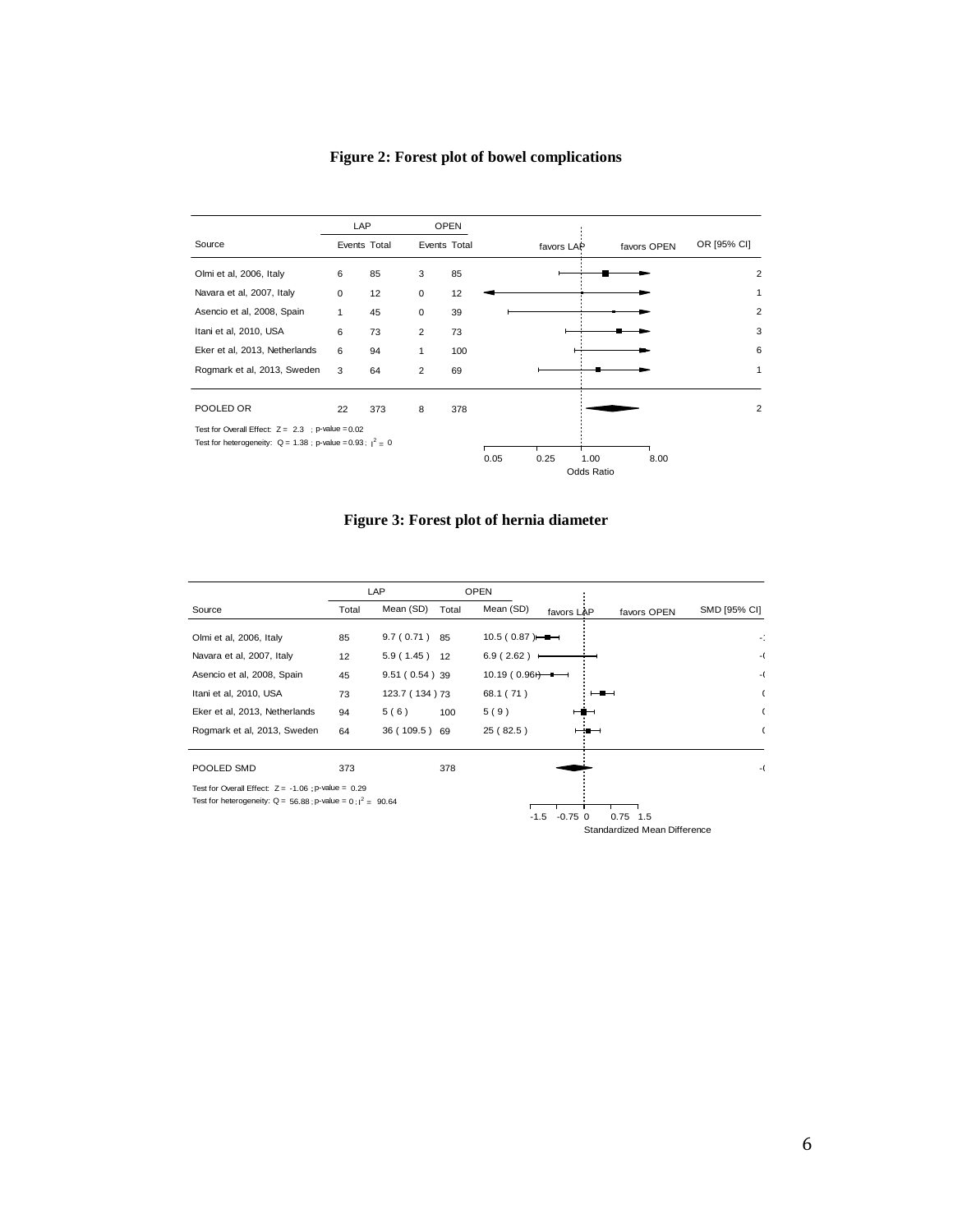# **Figure 4: Forest plot of operative time**

| LAP                                                     |                 |                                                                   |                      |                   |                                      |
|---------------------------------------------------------|-----------------|-------------------------------------------------------------------|----------------------|-------------------|--------------------------------------|
| Total                                                   | Mean (SD) Total | Mean (SD)                                                         | favors LAP           | favors OPEN       | SMD [95% CI]                         |
| 85                                                      | 61 (14.8) 85    | 150.9(9.59)                                                       |                      |                   |                                      |
| 12                                                      | 73.7 (23.751)2  | 88.7 (32.5)                                                       |                      |                   | -(                                   |
| 45                                                      | 101.88 (5.23)   | 70 (3.6)                                                          |                      |                   |                                      |
|                                                         |                 |                                                                   |                      |                   |                                      |
| 94                                                      | $100(49)$ 100   | 76 (33)                                                           |                      |                   |                                      |
| 64                                                      | 100 (51.19 & 9) | 110 (43.77)                                                       |                      |                   | -(                                   |
| 300                                                     | 305             |                                                                   |                      |                   |                                      |
| Test for Overall Effect: $Z = -0.03$ ; p-value = $0.97$ |                 |                                                                   |                      |                   |                                      |
|                                                         |                 |                                                                   |                      |                   |                                      |
|                                                         |                 |                                                                   |                      |                   |                                      |
|                                                         |                 | Test for heterogeneity: $Q = 456.71$ ; p-value = 0; $1^2 = 99.73$ | <b>OPEN</b><br>$-10$ | $-5.75$<br>$-1.5$ | 2.75<br>Standardized Mean Difference |

**Figure 5: Forest plot of overall complications**

|                                                                  | LAP          |     |              | <b>OPEN</b> |      |            |                    |             |                |
|------------------------------------------------------------------|--------------|-----|--------------|-------------|------|------------|--------------------|-------------|----------------|
| Source                                                           | Events Total |     | Events Total |             |      | favors LAP |                    | favors OPEN | OR [95% CI]    |
| Olmi et al, 2006, Italy                                          | 14           | 85  | 25           | 85          |      |            |                    |             | 0              |
| Navara et al, 2007, Italy                                        | 2            | 12  | $\mathbf{1}$ | 12          |      |            |                    |             | $\overline{2}$ |
| Asencio et al, 2008, Spain                                       | 15           | 45  | 2            | 39          |      |            |                    |             | 9              |
| Itani et al, 2010, USA                                           | 28           | 73  | 37           | 73          |      |            |                    |             | 0              |
| Eker et al, 2013, Netherlands                                    | 60           | 94  | 37           | 100         |      |            |                    |             | 3              |
| Rogmark et al, 2013, Sweden                                      | 26           | 64  | 55           | 69          |      |            |                    |             | 0              |
| POOLED OR                                                        | 145          | 373 | 157          | 378         |      |            |                    |             |                |
| Test for Overall Effect: $Z = 0.11$ : p-value = 0.91             |              |     |              |             |      |            |                    |             |                |
| Test for heterogeneity: $Q = 47.22$ ; p-value = 0; $1^2 = 90.64$ |              |     |              |             | 0.05 | 0.25       | 1.00<br>Odds Ratio | 8.00        |                |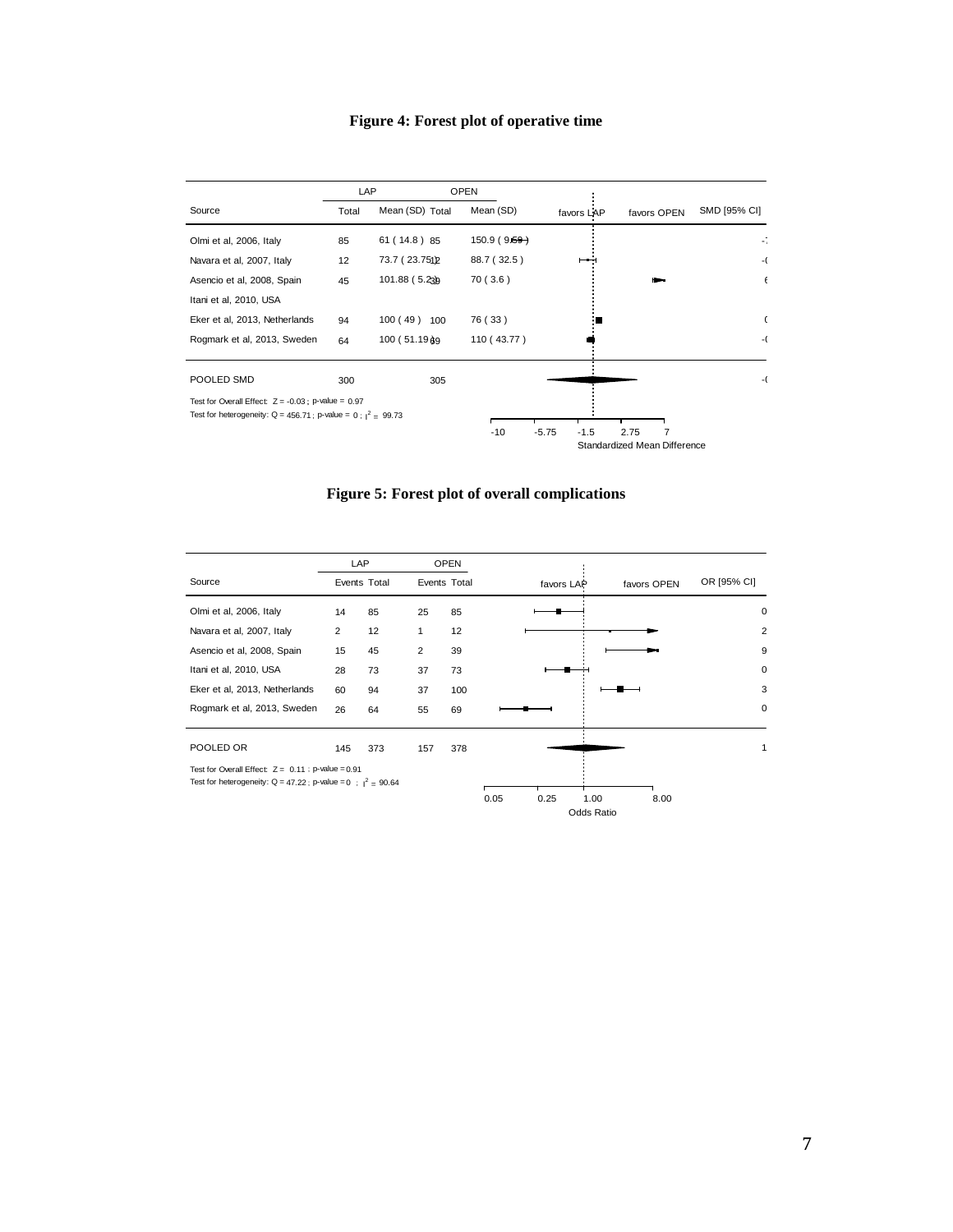# **Figure 6: Forest plot of wound infection**



**Figure 7: Forest plot of Wound haematoma or seroma**

|                                                                  | LAP          |     |              | <b>OPEN</b> |      |            |                    |             |             |
|------------------------------------------------------------------|--------------|-----|--------------|-------------|------|------------|--------------------|-------------|-------------|
| Source                                                           | Events Total |     | Events Total |             |      | favors LAP |                    | favors OPEN | OR [95% CI] |
| Olmi et al, 2006, Italy                                          | 6            | 85  | 3            | 85          |      |            |                    |             |             |
| Navara et al, 2007, Italy                                        | 2            | 12  | $\mathbf 0$  | 12          |      |            |                    |             |             |
| Asencio et al, 2008, Spain                                       | 16           | 45  | 2            | 39          |      |            |                    |             |             |
| Itani et al, 2010, USA                                           | 8            | 73  | 20           | 73          |      |            |                    |             |             |
| Eker et al, 2013, Netherlands                                    | 17           | 94  | 15           | 100         |      |            |                    |             |             |
| Rogmark et al, 2013, Sweden                                      | 8            | 64  | 8            | 69          |      |            |                    |             |             |
| POOLED OR                                                        | 57           | 373 | 48           | 378         |      |            |                    |             |             |
| Test for Overall Effect: $Z = 0.87$ ; p-value = 0.38             |              |     |              |             |      |            |                    |             |             |
| Test for heterogeneity: $Q = 16.99$ ; p-value = 0; $1^2 = 74.03$ |              |     |              |             | 0.05 | 0.25       | 1.00<br>Odds Ratio | 8.00        |             |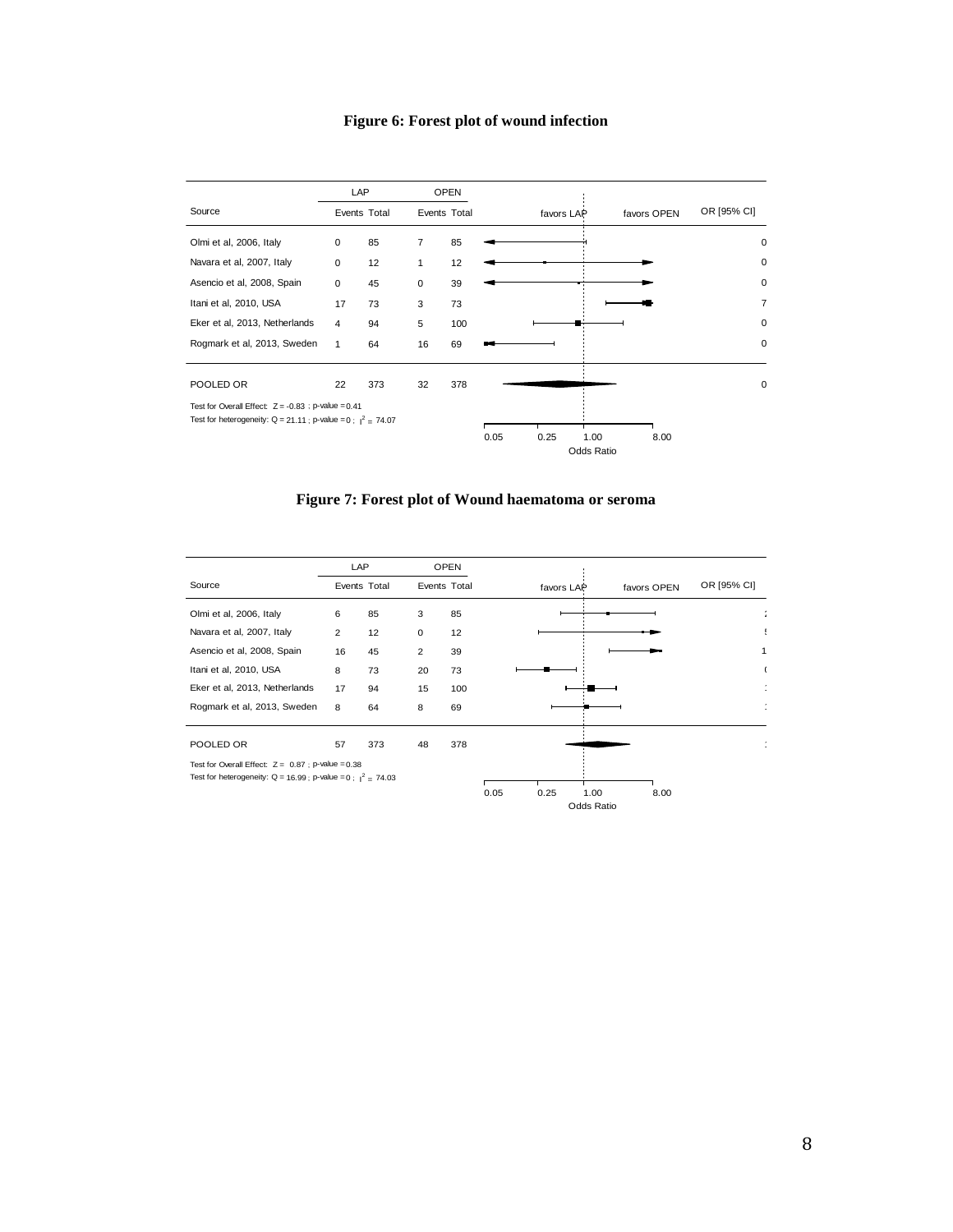# **Figure 8: Forest plot of reoperation**



**Figure 9: Forest plot of time to oral intake**

|                                                                  | LAP   |                 | <b>OPEN</b>  |                                |              |
|------------------------------------------------------------------|-------|-----------------|--------------|--------------------------------|--------------|
| Source                                                           | Total | Mean (SD) Total | Mean (SD)    | favors LAP<br>favors OPEN      | SMD [95% CI] |
| Olmi et al, 2006, Italy                                          |       |                 |              |                                |              |
| Navara et al, 2007, Italy                                        | 12    | 53 (24.8) 12    | 77 (23.52)   |                                | -(           |
| Asencio et al, 2008, Spain                                       | 45    | 25.44 (2.5739)  | 21.36 (4.04) | $\overline{\phantom{a}}$       |              |
| Itani et al, 2010, USA                                           |       |                 |              |                                |              |
| Eker et al, 2013, Netherlands                                    |       |                 |              |                                |              |
| Rogmark et al, 2013, Sweden                                      |       |                 |              |                                |              |
|                                                                  |       |                 |              |                                |              |
| POOLED SMD                                                       | 57    | 51              |              |                                |              |
| Test for Overall Effect: $Z = 0.14$ ; p-value = 0.89             |       |                 |              |                                |              |
| Test for heterogeneity: $Q = 19.45$ ; p-value = 0; $1^2 = 94.86$ |       |                 |              |                                |              |
|                                                                  |       |                 | $-3$         | $-1.5$<br>1.5<br>$\Omega$<br>3 |              |
|                                                                  |       |                 |              | Standardized Mean Difference   |              |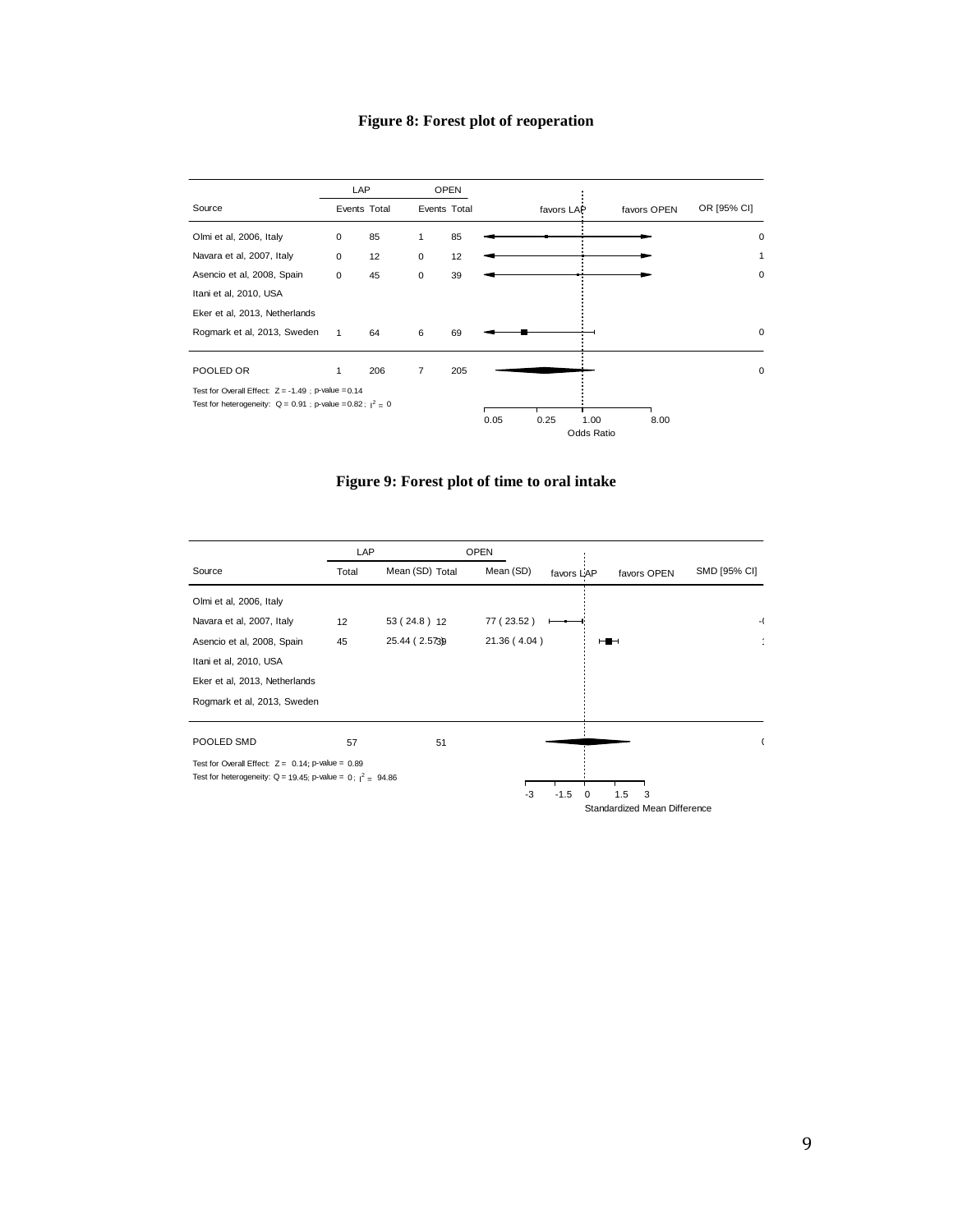# **Figure 10: Forest plot of length of hospital stay**



**Figure 11: Forest plot of back to work**

|                                                                  |       | LAP             | <b>OPEN</b>  |                          |            |                              |              |
|------------------------------------------------------------------|-------|-----------------|--------------|--------------------------|------------|------------------------------|--------------|
| Source                                                           | Total | Mean (SD) Total | Mean (SD)    |                          | favors LAP | favors OPEN                  | SMD [95% CI] |
| Olmi et al, 2006, Italy                                          | 85    | 13(1.5)85       | 25(2.33)     | $\overline{\phantom{0}}$ |            |                              | -6           |
| Navara et al, 2007, Italy                                        |       |                 |              |                          |            |                              |              |
| Asencio et al, 2008, Spain                                       |       |                 |              |                          |            |                              |              |
| Itani et al, 2010, USA                                           | 73    | 23 (22.22 73    | 28.5 (32.59) |                          |            |                              | -(           |
| Eker et al, 2013, Netherlands                                    |       |                 |              |                          |            |                              |              |
| Rogmark et al, 2013, Sweden                                      |       |                 |              |                          |            |                              |              |
| POOLED SMD                                                       | 158   | 158             |              |                          |            |                              | K            |
| Test for Overall Effect: $Z = -1.06$ ; p-value = 0.29            |       |                 |              |                          |            |                              |              |
| Test for heterogeneity: $Q = 217.09$ ; p-value =0; $I^2 = 99.54$ |       |                 |              |                          |            |                              |              |
|                                                                  |       |                 | $-10$        | $-5.75$                  | $-1.5$     | 2.75                         |              |
|                                                                  |       |                 |              |                          |            | Standardized Mean Difference |              |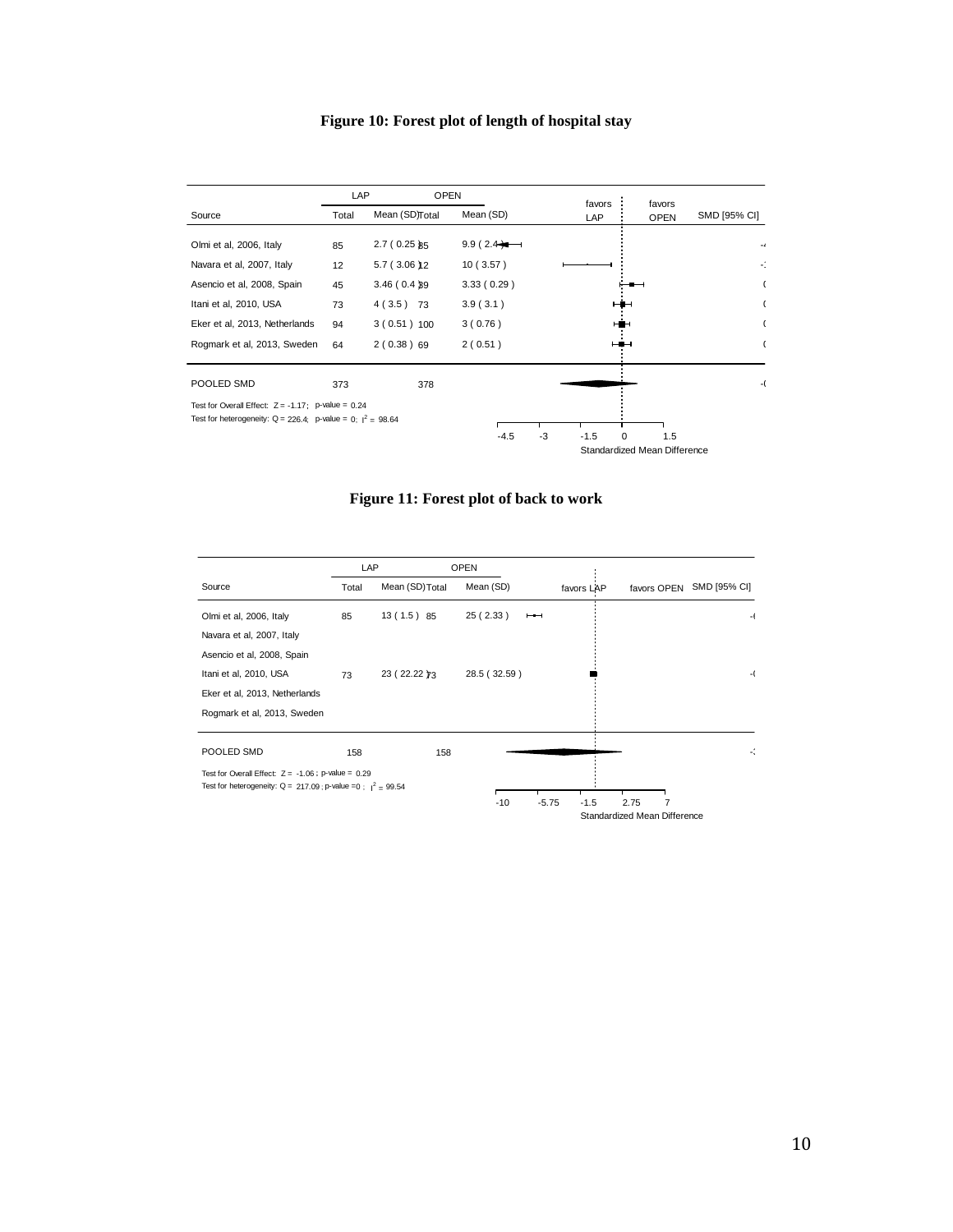# **Figure 12: Forest plot of recurrence**



**Figure 13: Forest Plot of Neuralgia**

|                                                             | LAP            |     |                | <b>OPEN</b> |      |            |                    |             |             |   |
|-------------------------------------------------------------|----------------|-----|----------------|-------------|------|------------|--------------------|-------------|-------------|---|
| Source                                                      | Events Total   |     | Events Total   |             |      | favors LAP |                    | favors OPEN | OR [95% CI] |   |
| Olmi et al, 2006, Italy                                     | $\overline{4}$ | 85  | 8              | 85          |      |            |                    |             |             | 0 |
| Navara et al, 2007, Italy                                   |                |     |                |             |      |            |                    |             |             |   |
| Asencio et al, 2008, Spain                                  |                |     |                |             |      |            |                    |             |             |   |
| Itani et al, 2010, USA                                      |                |     |                |             |      |            |                    |             |             |   |
| Eker et al, 2013, Netherlands                               |                |     |                |             |      |            |                    |             |             |   |
| Rogmark et al, 2013, Sweden                                 | $\mathbf{1}$   | 65  | $\overline{2}$ | 69          |      |            |                    |             |             | 0 |
| POOLED OR                                                   | 5              | 150 | 10             | 154         |      |            |                    |             |             | 0 |
| Test for Overall Effect: $Z = -1.28$ : p-value = 0.2        |                |     |                |             |      |            |                    |             |             |   |
| Test for heterogeneity: $Q = 0$ ; p-value = 0.94; $1^2 = 0$ |                |     |                |             | 0.05 |            |                    |             |             |   |
|                                                             |                |     |                |             |      | 0.25       | 1.00<br>Odds Ratio | 8.00        |             |   |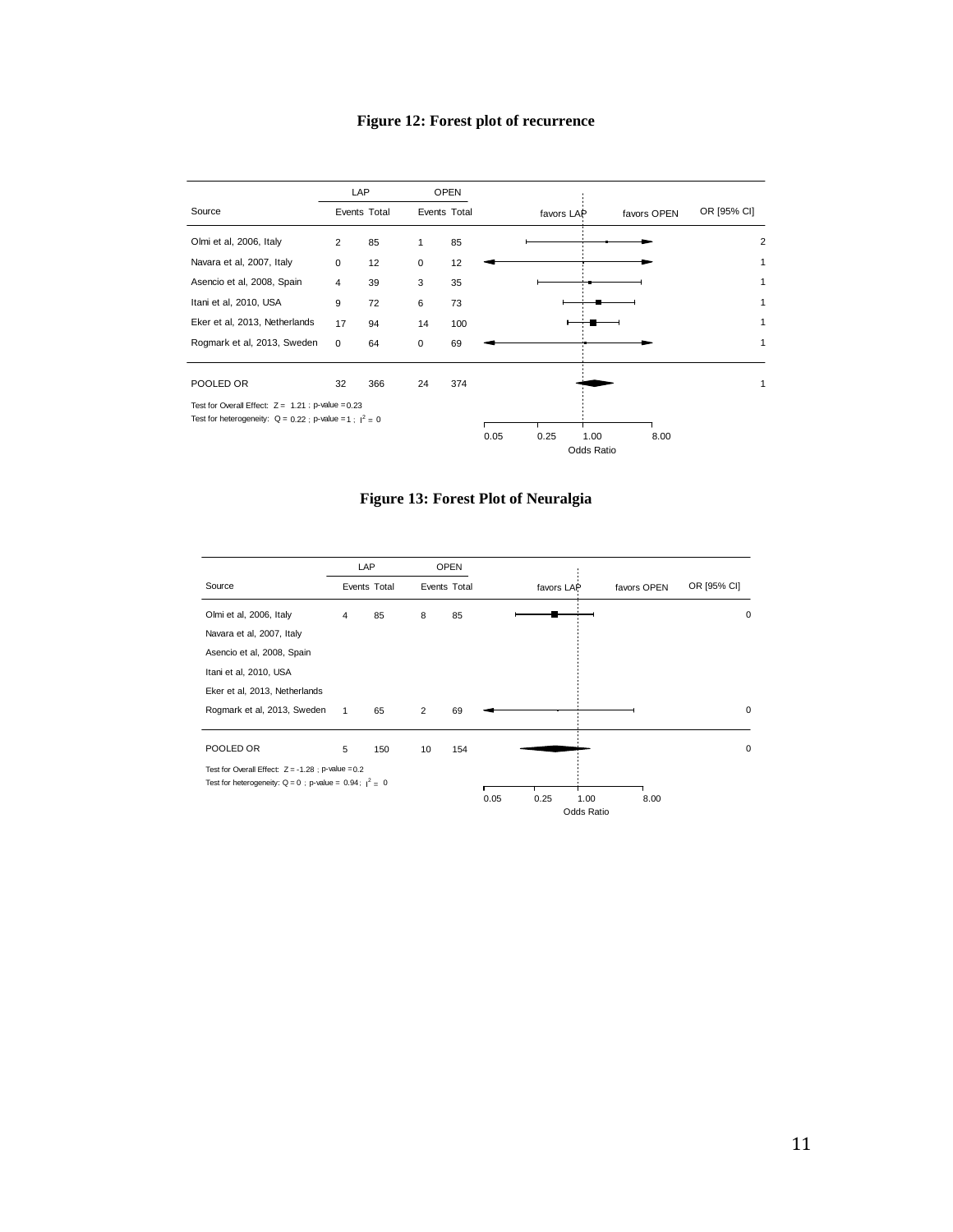### **Figure 14: Funnel Plots**



#### **DISCUSSION**

 In the modern surgical era, laparoscopic repair has increasingly been utilized in the management of incisional hernia. First described by Le Blanc {LeBlanc et al, 1993], the technique has evolved and is now replacing open repairs where possible. Large multi-centered series [Bencini et al, 2004, Ben-Haim et al, 2002, Moreno-Egea et al, 2004, Rosen et al, 2003, Ujiki et al, 2004] have described outstanding outcomes with laparoscopic techniques citing less complications and recurrence rates of less than 10%.

 We observed that laparoscopic technique was used to repair larger hernia diameters at times in our metaanalysis (Fig 3). There could be a number of explanations for this discrepancy. First of all the laparoscopic technique quite often detects more than one hernia defects whether large or small with ease. Secondly it is entirely possible that by inflating the abdomen in the laparoscopic technique, the size of these defects may become exaggerated. Therefore by measuring the size of all visible defects during laparoscopy, small or large, and documenting it as a combined defect, large diameters hernias are reported during laparoscopic repair. Whereas an open repair in a non-distended abdomen only measures the largest defect which the surgeon can feel at the time of dissecting the tissue and possibly missing the adjacent smaller defects. Itani and Rogmark's studies [Itani et al, 2010, Rogmark et al, 2013] showed markedly large hernias were repaired using laparoscopic techniques compared to their open counterpart.

 The operative time taken by laparoscopic as well as the open repair was comparable in our metaanalysis based on five out of six studies [Asencio et al, 2009, Eker et al, 2013, Itani et al, 2010, Navarra et al, 2007, Rogmark et al, 2013].

 Bowel complications in a variety of forms were reported by all the six RCTs [Asencio et al, 2009, Eker et al, 2013, Itani et al, 2010, Navarra et al, 2007, Olmi et al, 2007, Rogmark et al, 2013]. Pooling of this data revealed a statistically significant increase in bowel complications in the laparoscopic group. The severity of bowel injury is determined by the type of intestine injured, i.e. small or large, the time delay between the occurrence, detection and treatment, and the amount of soiling that occurs [Bishoff et al, 1999, Henniford et al, 2003]. Unrecognized enterotomies or recognized bowel injuries lead to conversion to open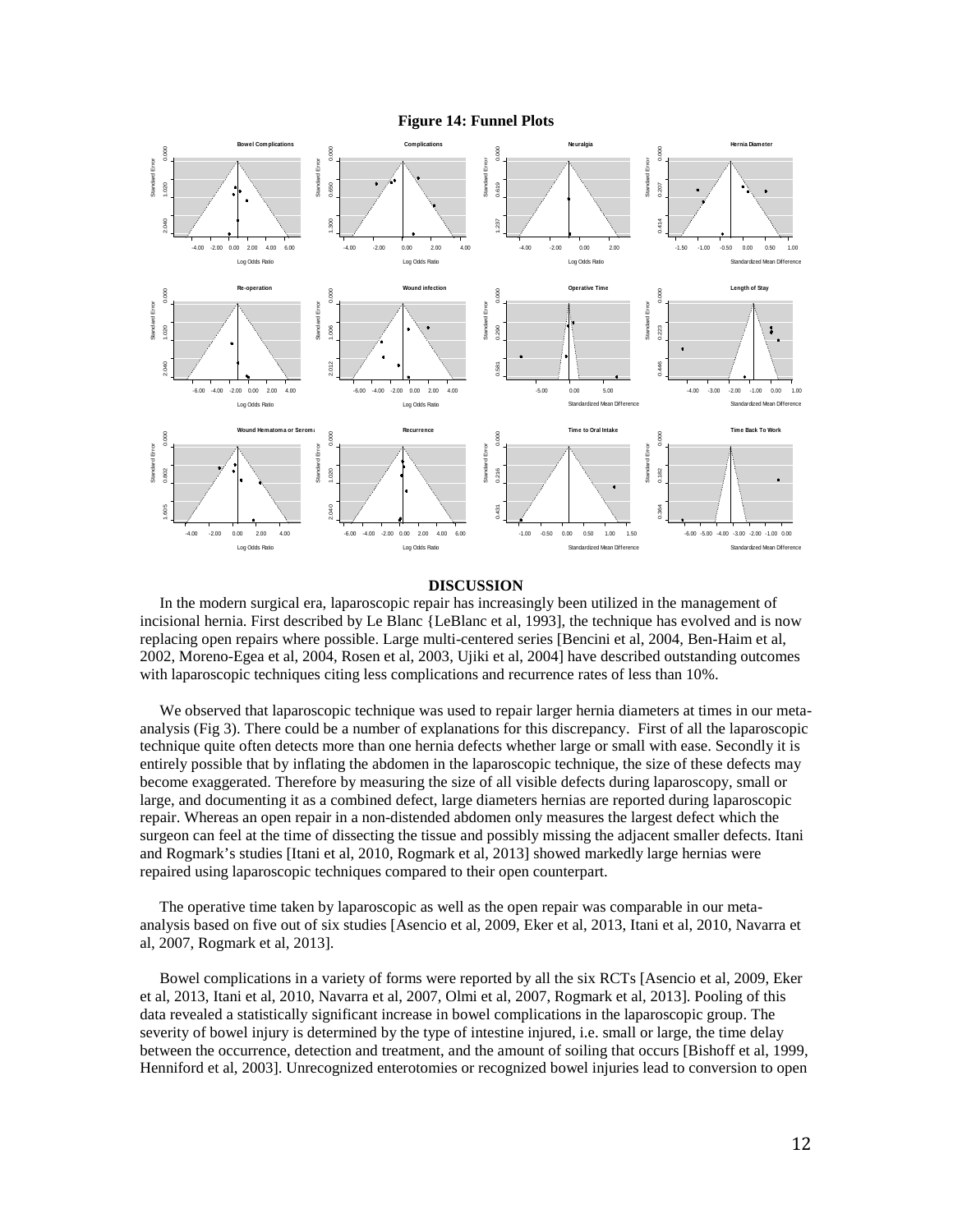repair [Ascenio et al, 2009, Itani et al, 2010]. Rogmark [Rogmark et al,  $2013]^{26}$  also reported bowel injuries but this did not directly lead to conversion.

 The overall complication rate was comparable in the two groups based on six RCTs [Asencio et al, 2009, Eker et al, 2013, Itani et al, 2010, Navarra et al, 2007, Olmi et al, 2007, Rogmark et al, 2013] as also highlighted by other authors [Bencini et al, 2004, Ben-Haim et al, 2002]. However, surgical site infections, hematomas, seromas and superficial wound infections etc. were noted more often in the open group than the laparoscopic group. Nonetheless when all these variables (i.e wound infection, wound hematoma and seroma) were analyzed separately and the results were once again comparable for both groups. Olmi [Olmi et al,  $2007$ <sup>24</sup> reported that subcutaneous drain placement was required by 97.6% of the open group patients, as was also highlighted in all the other trials [Asencio et al, 2009, Eker et al, 2013, Itani et al, 2010, Navarra et al, 2007, Rogmark et al, 2013]. However, very few drains were used in the laparoscopic group. A number of authors [Olmi et al, 2007, Itani et al, 2010, Rogemark et al, 2013] have shown significantly higher wound infection rates for open repairs compared to laparoscopic repairs.

 Reoperation rate was reported by four studies [Asencio et al, 2009, Navarra et al, 2007, Olmi et al, 2007, Rogmark et al, 2013] out of six studies under consideration. Analysis showed comparable outcomes for both groups.

 The time taken to oral intake was statistically insignificant for both groups based on only two studies [Asencio et al, 2009, Navarra et al, 2007]. As the number of patients analyzed for this variable is so small, any meaningful conclusion is not possible.

 Only two authors [Navarra et al, 2007, Olmi et al, 2007] have documented shorter length of hospital stay following laparoscopic repair compared to the open group. However, four out of six RCTs [Asencio et al, 2009, Eker et al, 2013, Itani et al, 2010, Rogmark et al, 2013] found comparable length of hospital stay for both these procedures.

 Two RCTs [Olmi et al, 2007, Itani et al, 2010] reported that patients in the laparoscopic group took less time to recover and went back to work quicker. Rogmark [Rogmark et al, 2013] on the other hand reported time taken to full recovery, instead of time taken to return to work. In our meta-analysis, only two RCTs [Itani et al, 2010, Olmi et al, 2007] reported back to work data which failed to show any difference between the two groups.

 All six RCTs namely [Asencio et al, 2009, Eker et al, 2013, Itani et al, 2010, Navarra et al, 2007, [Olmi et al, 2007, Rogmark et al, 2013] reported the recurrence rate. Pooling of the data revealed no difference between the two groups. Still, the data available on the recurrence rate may be erroneous due to short follow-up in all of these RCTs. Furthermore as the number of patients recruited in all the RCTs are very small, the true recurrence rate may be underestimated.

 Our analysis based on two studies [Olmi et al, 2007, Rogmark et al, 2013] showed no significant difference in the post-operative neuralgia between laparoscopic and open repair groups. This finding was not in line with other laparoscopic procedures like appendectomy or cholecystectomy where less pain is observed following laparoscopic techniques. Once again, a small number of patients analyzed for this variable may be responsible for obscuring the true difference between the two procedures.

### **CONCLUSIONS**

 On the basis of our meta-analysis, we conclude that laparoscopic and open repair of incisional hernia is comparable. We strongly feel that objective assessment is required to evaluate the long term effectiveness of the two procedures. Recurrence rates should be measured for a lengthier period of time (e.g. 5 and 10 years) and not just for two years. Also, larger RCTs recruiting greater numbers of patients with strict inclusion and exclusion criteria and standardized techniques are crucial for meaningful comparison, effectiveness of the procedures and accuracy of results.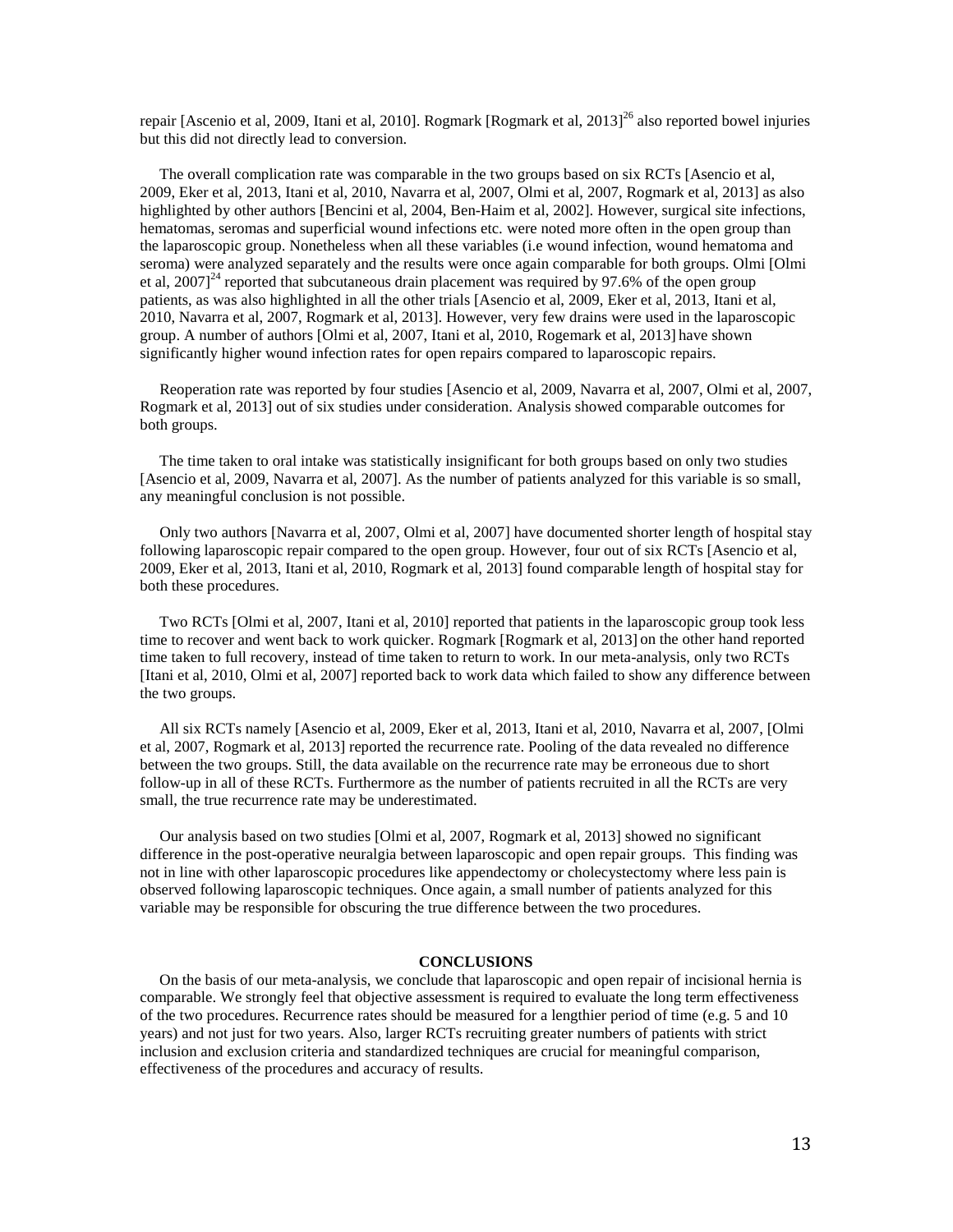### **ACKNOWLEDGEMENTS**

 We gratefully acknowledge and thank Dr Matthew John Burstow for presenting the abstract of this paper at The Royal Australasian College of Surgeons Annual Scientific Congress, Sands Expo and Convention Centre, Marina Bay Sands, Singapore in 2014. The citation for published abstract is "ANZ Journal of Surgery 2014; 84 (Suppl 1): 67."

# **AUTHORS' CONTRIBUTIONS**

- 1. AA, BM and MAM were responsible for the concept and design of this meta-analysis. Furthermore they take full responsibility for the integrity of the work as a whole, from the inception to published article.
- 2. AA and MAM were responsible for the acquisition and interpretation of the data.
- 3. SK, FR, MBH and RMY were responsible for analyzing and interpretation of the data in depth from the statistical point of view.
- 4. All authors were involved in drafting the manuscript and revising it critically for important intellectual content and have given final approval of the version to be published. Furthermore all authors have participated sufficiently in the work to take public responsibility for its content.

#### **REFERENCES**

- 1. Agresti, A. (1996). An Introduction to Categorical Data Analysis. Wiley & Sons; New York.
- 2. Asencio, F., Aguiló, J., Peiró, S., Carbó, J., Ferri, R., Caro, F., Ahmad, M. (2009). Open randomized clinical trial of laparoscopic versus open incisional hernia repair. Surgical Endoscopy 23:1441–8.
- 3. Bencini, L., Sanchez, L.J. (2004). Learning curve for laparoscopic ventral hernia repair. Am J Surg187:378-82.
- 4. Ben-Haim, M., Kuriansky, J., Tal, R., Zmora, O., Mintz, Y., Rosin, D., Ayalon, A., Shabtai, M. (2002). Pitfalls and complications with laparoscopic intraperitoneal expanded polytetrafluoroethylene patch repair of postoperative ventral hernia. Surg Endosc 16: 785-8.
- 5. [Bishoff,](http://www.ncbi.nlm.nih.gov/pubmed?term=Bishoff%20JT%5BAuthor%5D&cauthor=true&cauthor_uid=10022706) J.T., [Allaf,](http://www.ncbi.nlm.nih.gov/pubmed?term=Allaf%20ME%5BAuthor%5D&cauthor=true&cauthor_uid=10022706) M.E., [Kirkels,](http://www.ncbi.nlm.nih.gov/pubmed?term=Kirkels%20W%5BAuthor%5D&cauthor=true&cauthor_uid=10022706) W., [Moore,](http://www.ncbi.nlm.nih.gov/pubmed?term=Moore%20RG%5BAuthor%5D&cauthor=true&cauthor_uid=10022706) R.G.[, Kavoussi,](http://www.ncbi.nlm.nih.gov/pubmed?term=Kavoussi%20LR%5BAuthor%5D&cauthor=true&cauthor_uid=10022706) L.R.[, Schroder,](http://www.ncbi.nlm.nih.gov/pubmed?term=Schroder%20F%5BAuthor%5D&cauthor=true&cauthor_uid=10022706) F. (1999). Laparoscopic bowel injury: incidence and clinical presentation. J Urol 161:887-90.
- 6. Burger, J.W., Luijendijk, R.W., Hop, W.C., Halm, J.A., Verdaasdonk, E.G., Jeekel, J. (2004). Long-term follow-up of a randomized controlled trial of suture versus mesh repair of incisional hernia. Ann Surg 240:578-585.
- 7. Cochran, W.G. (1954). The combination of estimates from different experiments. Biometric 10:101-29.
- 8. Egger, M., Smith, G.D., Schneider, M., Minder, C. (1997). Bias in meta-analysis detected by a simple, graphical test. Br Med J 315:629-34.
- 9. Eker, H.H., Hansson, B.M., Buunen, M., Janssen, I.M., Pierik, R.E., Hop, W.C., Bonjer, H.J., Jeekel, J., Lange, J.F. (2013). Laparoscopic vs. open incisional hernia repair: a randomized clinical trial. JAMA Surg. 13:259-63.
- 10. Haynes, R.B., Sackett, D.L., Guyatt, G.H., Tugwell, P. (2006). [Clinical epidemiology:](http://books.google.com/?id=cuvY6TItIwgC&pg=PA31) how to do clinical practice research.3 $^{rd}$  edition. Philadelphia, PA: Lippincott Williams & Wilkins.
- 11. Hedges, L.V., Olkin, I. (1985). Statistical Methods for Meta Analysis: Academic Press; Orlando, Florida.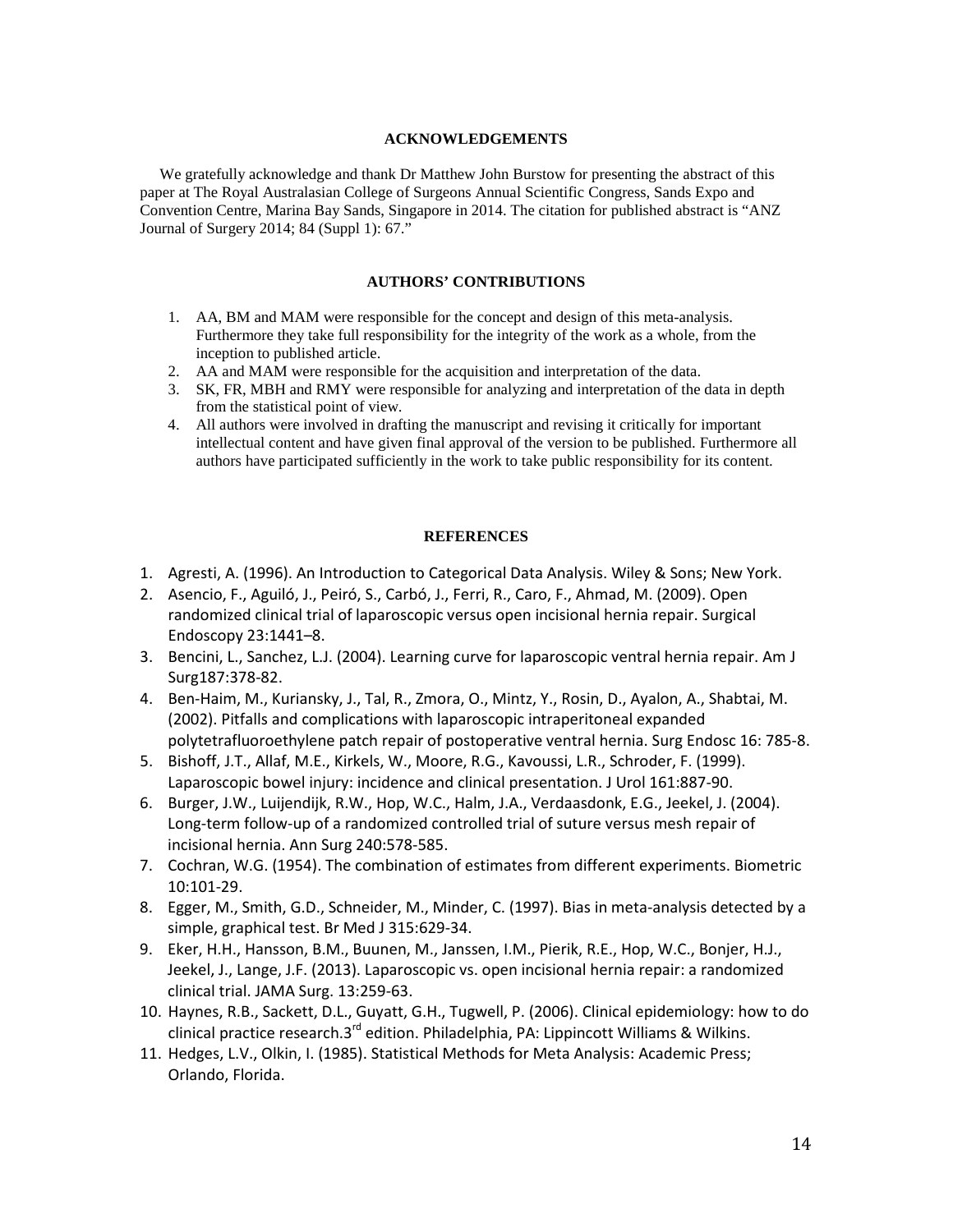- 12. Henniford, B.T., Park, A., Ramshaw, B.J., Voeller, G. (2003) Laparoscopic repair of ventral hernias: nine years' experience with 850 consecutive cases. Ann Surg 238:391–400.
- 13. Higgins, J.P.T., Thompson, S.G. (2002). Quantifying heterogeneity in a meta-analysis. Stat Med 21:1539-1558.
- 14. Hozo, S.P., Djulbegovic, B., Hozo, I. (2005) Estimating the mean and variance from the median, range and size of a sample. BMC Med Res Methodol 5:13.
- 15. Huedo-Medina, T.B., Sanchez-Meca, J., Marin-Martinez, F., Botella, J. (2006). Assessing heterogeneity in meta analysis: Q Statistic or  $I^2$  Index? Am Psychol Assoc 11:193-206.
- 16. Itani, K.M., Hur, K., Kim, L.T., Anthony, T., Berger, D.H., Reda, D., Neumayer, L. (2010). Comparison of laparoscopic and open repair with mesh for the treatment of ventral incisional hernia: a randomized trial. Archives of Surgery 145: 322-8.
- 17. Jadad, A.R., Moore, R.A., Carroll, D. (1996). Assessing the quality of reports of randomized clinical trials: is blinding necessary? Control Clin Trials 17: 1-12.
- 18. LeBlanc, K.A., Booth, W.V. (1993). Laparoscopic repair of incisional abdominal hernias using expanded polytetrafluoroethylene: preliminary findings. Laparosc Endosc 3:39-41.
- 19. LeBlanc, K.A., Whitaker, J.M., Bellnager, D.E., Rhynes. V.K. (2003). Laparoscopic incisional and ventral hernioplasty: lessons learned from 200 patients. Hernia 7:118-24.
- 20. Moher, D., Cook, D.J., Eastwood, S. (1999). Improving the quality of reports of metaanalyses of randomized controlled trials: the QUOROM statement. Quality of Reporting of Meta-analyses. Lancet 354:1896-1900.
- 21. Moher, D., Liberati, A., Tetzlaff, J. (2009) The PRISMA Group. Preferred reporting items for systematic reviews and meta-analysis: the PRISMA statement. PLoS Med 6:e1000097.
- 22. Moreno-Egea, A., Torralba, J.A., Girela, E., Corral, M., Bento, M., Cartagena, J., Vicente, J.P., Aguayo, J.L., Canteras, M. (2004). Immediate, early, and late morbidity with laparoscopic ventral hernia repair and tolerance to composite mesh. Surg Laparosc Endosc Percutan Tech14:130-5.
- 23. Navarra, G., Musolino, C., De Marco, M.L., Bartolotta, M., Barbera, A., Centorrino, T. (2007). Retromuscular sutured incisional hernia repair: a randomized controlled trial to compare open and laparoscopic approach. Surg Laparosc Endosc Percutan Tech 17:86-90.
- 24. Olmi, S., Scaini, A., Cesana, G.C., Erba, L., Croce, E. (2007). Laparoscopic versus open incisional hernia repair: an open randomized controlled study. Surg Endosc 21:555-9.
- 25. R: A Language and Environment for Statistical Computing [Computer Program]. Version 1. Vienna: R Foundation for Statistical Computing; 2008.
- 26. [Rogmark,](http://www.ncbi.nlm.nih.gov/pubmed?term=Rogmark%20P%5BAuthor%5D&cauthor=true&cauthor_uid=23629524) P., [Petersson,](http://www.ncbi.nlm.nih.gov/pubmed?term=Petersson%20U%5BAuthor%5D&cauthor=true&cauthor_uid=23629524) U.[, Bringman,](http://www.ncbi.nlm.nih.gov/pubmed?term=Bringman%20S%5BAuthor%5D&cauthor=true&cauthor_uid=23629524) S., [Eklund,](http://www.ncbi.nlm.nih.gov/pubmed?term=Eklund%20A%5BAuthor%5D&cauthor=true&cauthor_uid=23629524) A.[, Ezra,](http://www.ncbi.nlm.nih.gov/pubmed?term=Ezra%20E%5BAuthor%5D&cauthor=true&cauthor_uid=23629524) E., [Sevonius,](http://www.ncbi.nlm.nih.gov/pubmed?term=Sevonius%20D%5BAuthor%5D&cauthor=true&cauthor_uid=23629524) D., [Smedberg,](http://www.ncbi.nlm.nih.gov/pubmed?term=Smedberg%20S%5BAuthor%5D&cauthor=true&cauthor_uid=23629524) S., [Osterberg,](http://www.ncbi.nlm.nih.gov/pubmed?term=Osterberg%20J%5BAuthor%5D&cauthor=true&cauthor_uid=23629524) J.[, Montgomery,](http://www.ncbi.nlm.nih.gov/pubmed?term=Montgomery%20A%5BAuthor%5D&cauthor=true&cauthor_uid=23629524) A. (2013). Short-term outcomes for open and laparoscopic midline incisional hernia repair: a randomized multicenter controlled trial: the ProLOVE (prospective randomized trial on open versus laparoscopic operation of ventral eventrations) trial. Ann Surg. 258:37-45.
- 27. Rosen, M., Brody, F., Ponsky, J., Walsh, R.M., Rosenblatt, S., Duperier, F., Fanning, A., Siperstein, A. (2003). Recurrence after laparoscopic ventral hernia repair. Surg Endosc 17:123-8.
- 28. Span, J., Carière, E., Croockewitt, S., Smits, P. (2006). Publication bias, effects on the assessment of rosiglitasone. Br J Clin Pharmacol 62:732.
- 29. Sutton, A.J., Abrams, K.R., Jones, D.R., Sheldon, T.A., Song, F. (2000). Methods for Metaanalysis in Medical Research. London: John Wiley.
- 30. Tang, J.L., Liu, J.L.Y. (2000). Misleading funnel plot detection of bias in meta-analysis. J Clin Epidermiol 53:477-484.